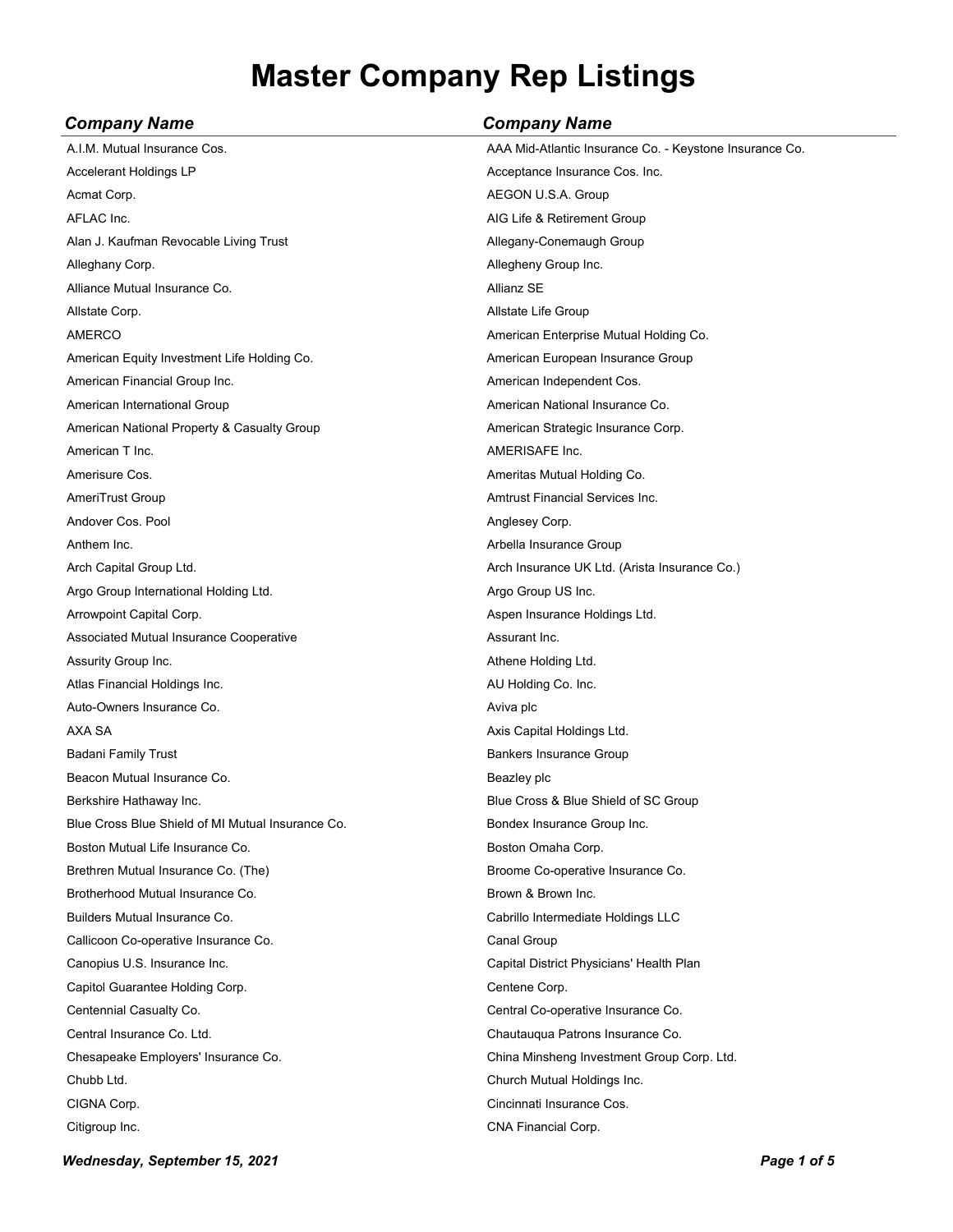| Company Name                                     | <b>Company Name</b>                                  |
|--------------------------------------------------|------------------------------------------------------|
| Co-operative Insurance Cos.                      | Columbia Mutual Insurance Co.                        |
| Columbian Financial Group                        | Community Mutual Insurance Co.                       |
| Concord General Mutual Insurance Co.             | Conventus Inter-Insurance Exchange                   |
| Country Financial Property Casualty Group        | Country-Wide Insurance Co.                           |
| <b>CSAA Insurance Exchange</b>                   | <b>Cumberland Insurance Group</b>                    |
| CVS Health Corp.                                 | Dai-ichi Life Holdings Inc.                          |
| DB Insurance Co. Ltd.                            | Delta Dental of NJ Inc.                              |
| Dentegra Group Inc.                              | Donegal Mutual Insurance Co.                         |
| Dryden Mutual Insurance Co.                      | Eastern Alliance Insurance Co.                       |
| Eastern Dentists Insurance Co.                   | Eastern Mutual Insurance Co. (NY)                    |
| Electric Insurance Co.                           | EmblemHealth Inc.                                    |
| <b>EMC Insurance Cos.</b>                        | Employers Holdings Inc.                              |
| Encova Mutual Insurance Group Inc.               | Enstar Group Ltd.                                    |
| Erie and Niagara Insurance Association           | Erie Insurance Exchange                              |
| <b>Ernest Rady Trust</b>                         | Everest Re U.S. Group                                |
| Fairfax Financial Holdings Ltd.                  | Farmers Alliance Mutual Insurance Co.                |
| Farmers Fire Insurance Co.                       | Farmers Insurance Company of Flemington              |
| Farmers Insurance Group                          | Farmers Mutual Fire Insurance Co. of Salem County    |
| FCCI Mutual Insurance Holding Co.                | Fidelity National Financial Inc.                     |
| Finger Lakes Fire & Casualty Co.                 | Fire Districts Insurance Group                       |
| Fire Districts of N.Y. Mutual Insurance Co. Inc. | First Indemnity of America Insurance Co.             |
| <b>FM Global Group</b>                           | Fosun International Holdings Ltd.                    |
| Frankenmuth Mutual Insurance Co.                 | Franklin Mutual Group                                |
| Fulmont Mutual Insurance Co.                     | <b>Fundacion Mapfre</b>                              |
| Genesee Patrons' Co-operative Insurance Co.      | Geneve Holdings Inc.                                 |
| <b>Genworth Financial Group</b>                  | Global Aerospace Inc.                                |
| Global Indemnity Ltd.                            | Global Liberty Insurance Company of N.Y.             |
| Global Life Inc.                                 | Globe Life Insurance Company of NY                   |
| Goose Creek Capital Inc.                         | GPA Holding Inc.                                     |
| Grange Insurance Association                     | Great American Insurance Cos.                        |
| Great Bay Insurance Holding Co. LLC              | Great-West Life Group                                |
| Greater New York Mutual Insurance Co.            | Guarantee Company of North America                   |
| Guardian Life Group                              | GuideOne Insurance Cos.                              |
| <b>HAI Group</b>                                 | Hallmark Financial Services Inc.                     |
| Hanover Insurance Group Inc.                     | Harford Mutual Insurance Co.                         |
| Hartford Financial Services Group Inc.           | Hartford Steam Boiler Group                          |
| Harvard Pilgrim Health Care Inc.                 | HCC Insurance Holdings Inc.                          |
| HDI V.a.G.                                       | Health Care Service Corp. a Mutual Legal Reserve Co. |
| Healthnow New York Inc.                          | Healthplex Inc.                                      |
| Hereford Holding Co. Inc.                        | Heritage Insurance Holdings Inc.                     |
| Highmark Inc.                                    | Hiscox Insurance Co. Inc.                            |
| Home State Insurance Group Inc.                  | Homesite Group Inc.                                  |
| Homestead Strategic Holdings Inc.                | Horizon Healthcare Services Inc.                     |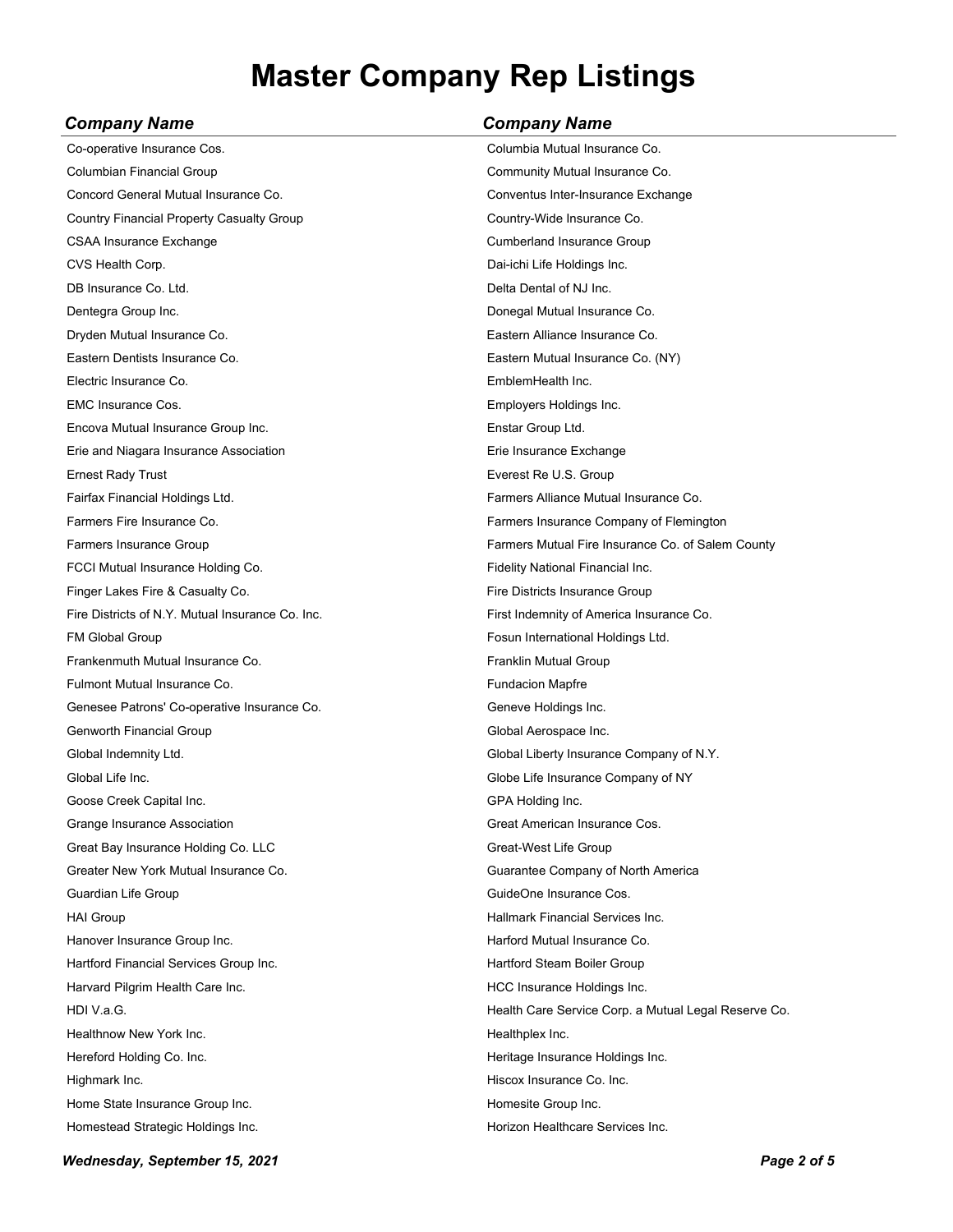| <b>Company Name</b>                            | <b>Company Name</b>                           |
|------------------------------------------------|-----------------------------------------------|
| Hospitality Mutual Insurance Co.               | Houston Skywad Specialty Insurance Group Inc. |
| <b>HSI Partnership</b>                         | Humana Inc.                                   |
| Hyundai Marine & Fire Insurance Co. Ltd.       | IAT Reinsurance Co. Ltd.                      |
| Illinois Agricultural Association              | Illinois Mutual Life Insurance Co.            |
| Ilmarinen Mutual Pension Insurance Co.         | Independence Health Group Inc.                |
| Independence Holding Co.                       | Indiana Lumbermens Mutual Insurance Co.       |
| Infinity Property & Casualty Corp.             | Intact Financial Corp.                        |
| Integon National Insurance Co.                 | International Financial Group Inc.            |
| <b>Inverness Partners II LP</b>                | James River Group Holdings Ltd.               |
| Jefferson National Life Insurance Co.          | Jewelers Mutual Insurance Co., S.I.           |
| K <sub>2</sub> Insurance Services LLC          | KB Financial Group Inc.                       |
| Kemper Corp.                                   | Kensington Insurance Co.                      |
| Kentucky Employers' Mutual Insurance Authority | Kingstone Cos. Inc.                           |
| Kingsway Financial Services Inc.               | Kinsale Capital Group Inc.                    |
| KnightBrook LLC                                | <b>KOGI Investment LLC</b>                    |
| Kuvare Holdings LP                             | Lancer Financial Group Inc.                   |
| Leatherstocking Cooperative Insurance Co.      | Legal & General Group plc                     |
| Liberty Mutual Holding Co. Inc.                | Lifetime Healthcare Inc.                      |
| Lincoln National Corp.                         | Lititz Mutual Insurance Co.                   |
| Lloyd's of London                              | LMNH Inc.                                     |
| Loews Corp.                                    | Madison Mutual Insurance Co. (NY)             |
| Magna Carta Cos.                               | Main Street America Group Inc.                |
| Maine Employers' Mutual Insurance Co. (MEMIC)  | Maine Mutual Group                            |
| Manulife Financial Corp.                       | MAPFRE U.S.A. Corp.                           |
| Markel Corp.                                   | Massachusetts Mutual Llfe Group               |
| Maya Assurance Co.                             | MDAdvantage Holdings Inc.                     |
| Medical Liability Mutual Insurance Co. (MLMIC) | Medical Mutual Insurance Co. of ME            |
| Medical Professional Mutual Insurance Co.      | Meiji Yasuda Life Insurance Co.               |
| Merchants Insurance Group                      | Mercury General Corp.                         |
| MetLife Auto & Home Group                      | Metropolitan Life Insurance Group             |
| Michigan Millers Mutual Insurance Co.          | Mid-Hudson Co-operative Insurance Co.         |
| Mid-Hudson Group                               | Midrox Insurance Co.                          |
| Midstate Mutual Insurance Co.                  | Millers Mutual Group Inc.                     |
| Millville Cos.                                 | Minnesota Mutual Cos. Inc.                    |
| Missouri Employers Mutual Insurance Co.        | Mitsui Sumitomo Insurance Co. Ltd.            |
| Motorists Mutual Insurance Co.                 | MS&AD U.S. Insurance Group                    |
| Munich Reinsurance Co.                         | Mutual of Omaha Insurance Co.                 |
| MVP Health Care Inc.                           | National General Holdings Corp.               |
| National Guardian Life Insurance Co.           | National Interstate Group                     |
| National Western Life Insurance Co.            | Nationwide Mutual Insurance Co.               |
| Navigators Insurance Group                     | <b>NBIC Holdings Group</b>                    |
| Nestle, SA                                     | New Jersey School Boards Insurance Group      |
| New Mexico Mutual Casualty Co.                 | New York Life Group                           |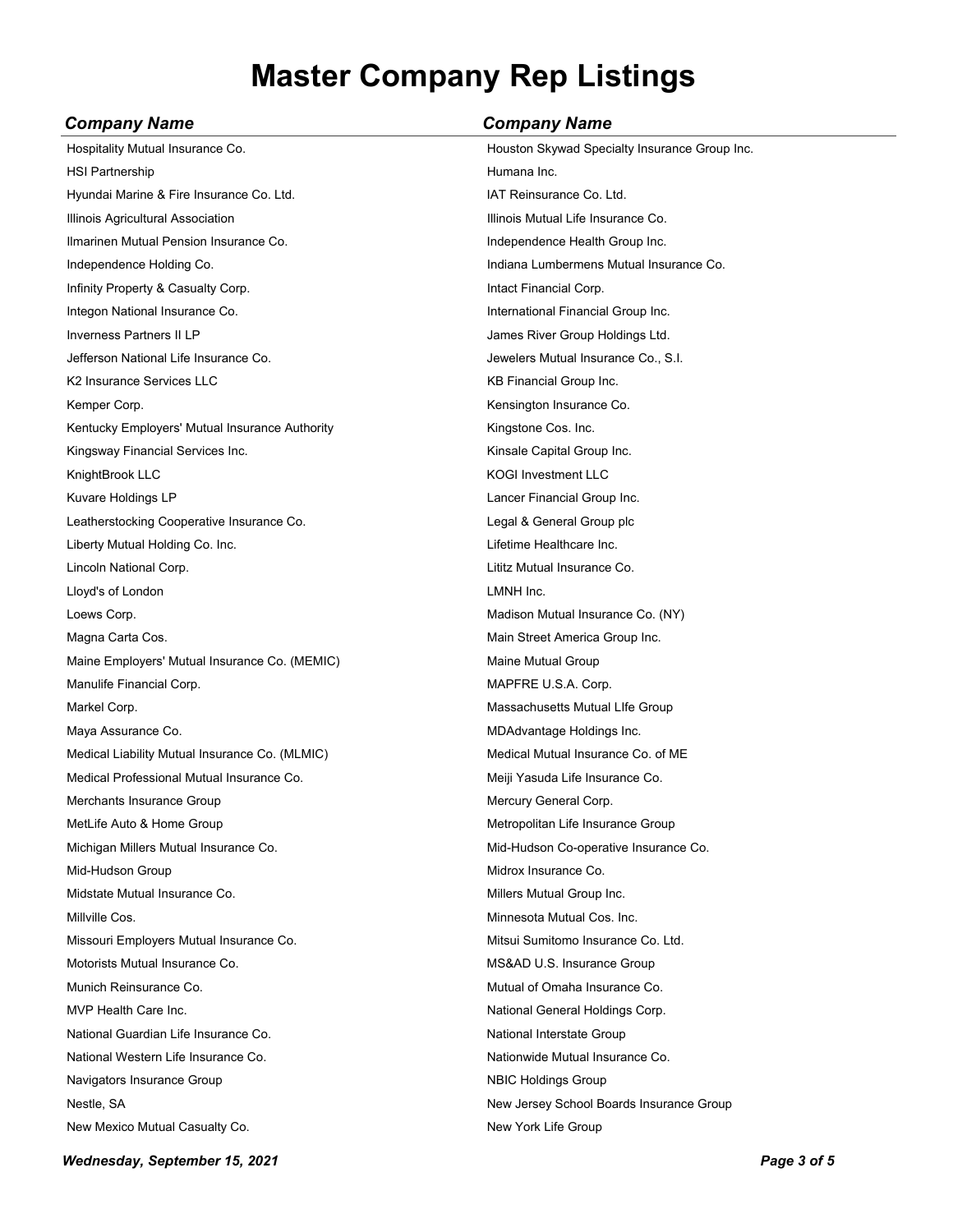| <b>Company Name</b> | <b>Company Name</b> |
|---------------------|---------------------|
|                     |                     |

| New York Municipal Insurance Reciprocal                  | New York Mutual Underwriters                        |
|----------------------------------------------------------|-----------------------------------------------------|
| New York Schools Insurance Reciprocal                    | NIPPON Life Insurance Company of America            |
| <b>NJM Insurance Group</b>                               | NLC Mutual Insurance Co.                            |
| Nodak Mutual Group Inc.                                  | Norfolk And Dedham Group Pool                       |
| North Country Insurance Co.                              | NYCM Insurance Group                                |
| Occidental F&C Co. of NC                                 | Ocean Harbor Holding Inc.                           |
| Ohio Farmers Insurance Co.                               | Ohio Mutual Insurance Group                         |
| Ohio National Financial Services Inc.                    | Old Republic General Insurance Group Inc.           |
| Ontario Insurance Co.                                    | Oswego County Mutual Insurance Co.                  |
| Otsego County Patrons Co-op Fire Relief Association      | Otsego Mutual Fire Insurance Co.                    |
| Oxford Group                                             | Palisades Safety & Insurance Association            |
| Penn Millers Insurance Co.                               | Penn Mutual Life Insurance Co.                      |
| Penn National Insurance Cos.                             | Penn Treaty American Corp.                          |
| Pennsylvania Lumbermens Group                            | Pennsylvania National Mutual Casualty Insurance Co. |
| Philadelphia Contributionship Group                      | Philadelphia Insurance Cos.                         |
| Physicians Reciprocal Insurers                           | Pie Insurance                                       |
| Pine Brook Capital Partners II AV, LP                    | Plymouth Rock Co. Inc.                              |
| PMA Insurance Group                                      | Positive Physicians Insurance Co.                   |
| Preferred Mutual Insurance Co.                           | Primerica Inc.                                      |
| Princeton Holdings Ltd.                                  | Principal Financial Group Inc.                      |
| ProAssurance Corp.                                       | Progressive Corp.                                   |
| ProSight Global Holdings Ltd.                            | Protective Insurance Co.                            |
| Providence Mutual Group                                  | Prudential Financial Inc.                           |
| Public Employer Risk Management Association Inc. (PERMA) | PURE Group of Insurance Cos.                        |
| QBE Holdings Inc.                                        | Quincy Mutual Fire Insurance Co.                    |
| Recreational Coverage Association Inc. (RCA)             | Relational Group Partners Inc.                      |
| RL L.P.                                                  | RLI Corp.                                           |
| RSA Insurance Group plc                                  | Safepoint Holdings Inc.                             |
| Safety Insurance Group Inc.                              | Safety National Casualty Corp.                      |
| Salem County Mutual Fire Insurance Co.                   | Sammons Enterprises Inc.                            |
| Samsung Fire & Marine Insurance Co. Ltd.                 | SBLI U.S.A. Group                                   |
| SCOR SE                                                  | Securian Financial Group Inc.                       |
| Security Mutual Insurance Co.                            | Security Mutual Life Insurance Company of N.Y.      |
| Selective Insurance Group Inc.                           | Seneca Insurance Co. Inc.                           |
| Sentry Insurance a Mutual Company                        | Sentry Life Insurance Co.                           |
| ShelterPoint Group Inc. (First Rehab)                    | Sirius International Insurance Group Ltd.           |
| SOMPO Holdings Inc.                                      | SPARTA Insurance Co.                                |
| Starr International Group                                | State Auto Financial Corp.                          |
| State Farm Group                                         | State National Insurance Co. Inc.                   |
| Sterling Insurance Co.                                   | Stillwater Insurance Co.                            |
| Sumitomo Life Insurance Co.                              | Sun Life Financial Inc.                             |
| SureTec Insurance Co.                                    | Swiss Re Ltd.                                       |
| Swyfft Insurance                                         | Symetra Life Group                                  |

*Wednesday, September 15, 2021 Page 4 of 5*